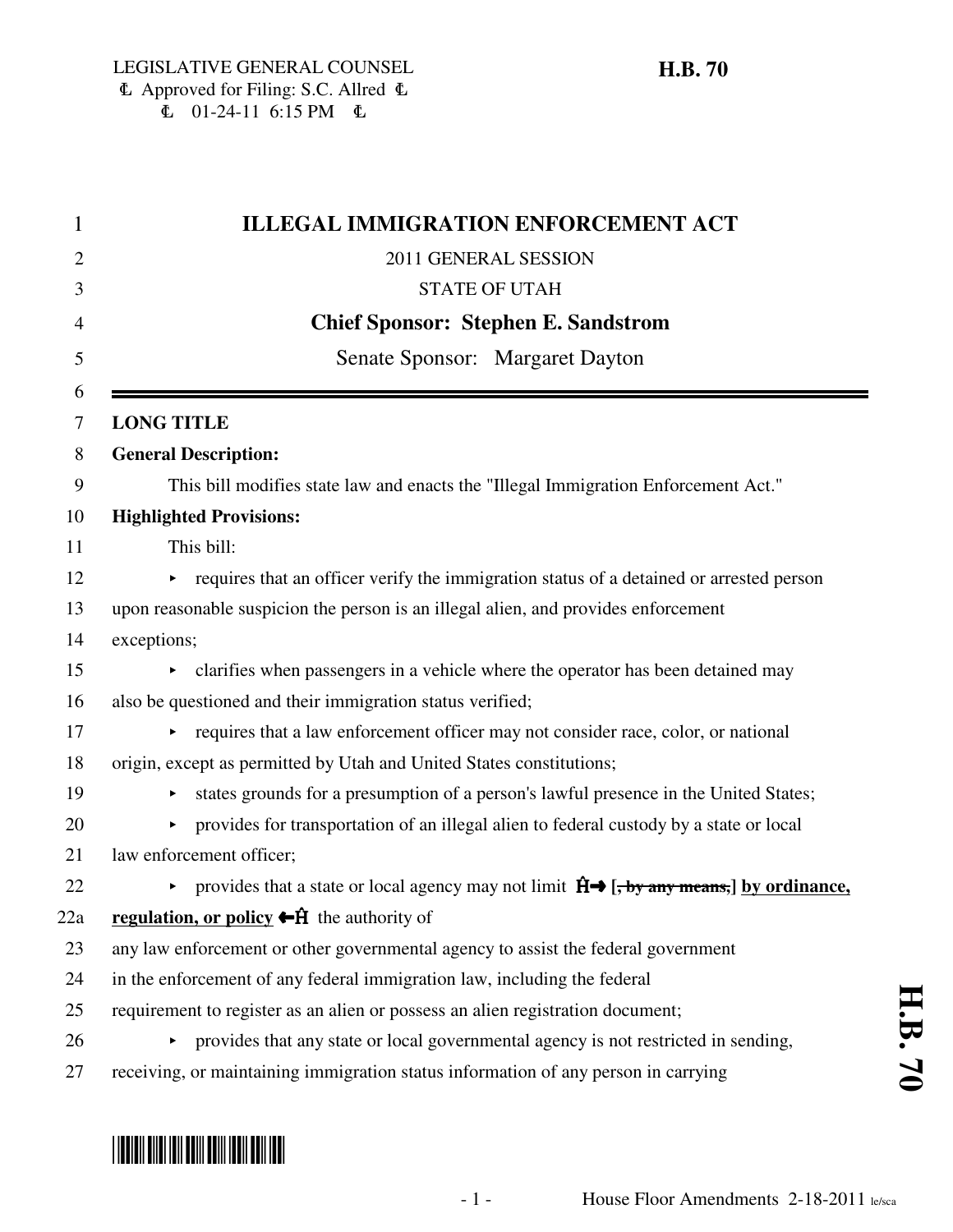| 28 | out the agency's lawful purposes;                                                                                           |
|----|-----------------------------------------------------------------------------------------------------------------------------|
| 29 | • requires verification of immigration status regarding application for public services,                                    |
| 30 | benefits, or licenses provided by a state or local governmental agency or                                                   |
| 31 | subcontractor $\hat{H} \rightarrow$ , except as exempted by federal law $\leftarrow \hat{H}$ ;                              |
| 32 | • provides that this bill does not implement or authorize the federal REAL ID Act to                                        |
| 33 | any extent not currently provided by state law;                                                                             |
| 34 | $\hat{H}$ $\rightarrow$ $\rightarrow$ provides that a legal resident may, after establishing standing, bring action against |
| 35 | an agency that limits enforcement of federal immigration laws and imposes                                                   |
| 36 | financial penalties for violation;                                                                                          |
| 37 | <b>→</b> provides that penalties imposed on the agencies be directed to the multi-agency                                    |
| 38 | strike force that deals with crime associated with illegal immigration and human                                            |
| 39 | trafficking; $\leftarrow$ $\hat{H}$                                                                                         |
| 40 | amends the current state law prohibiting transporting or harboring illegal aliens by<br>$\blacktriangleright$               |
| 41 | removing the limitation to transportation of the alien for a distance greater than 100                                      |
| 42 | miles;                                                                                                                      |
| 43 | prohibits the encouraging or inducing of an illegal alien to come to or reside in<br>$\blacktriangleright$                  |
| 44 | Utah; and                                                                                                                   |
| 45 | amends peace officer arrest authority to include making an arrest when the officer<br>Þ.                                    |
| 46 | has reasonable cause to believe the person is an alien:                                                                     |
| 47 | subject to an immigration removal order; and                                                                                |
| 48 | regarding whom a detainer warrant has been issued who has committed or been<br>$\bullet$                                    |
| 49 | charged with a felony in another state.                                                                                     |
| 50 | <b>Money Appropriated in this Bill:</b>                                                                                     |
| 51 | None                                                                                                                        |
| 52 | <b>Other Special Clauses:</b>                                                                                               |
| 53 | This bill takes effect on July 1, 2011.                                                                                     |
| 54 | <b>Utah Code Sections Affected:</b>                                                                                         |
| 55 | <b>AMENDS:</b>                                                                                                              |
| 56 | 67-5-22.7, as enacted by Laws of Utah 2009, Chapter 30                                                                      |
| 57 | <b>76-10-2901</b> , as enacted by Laws of Utah 2008, Chapter 26                                                             |
| 58 | 77-7-2, as last amended by Laws of Utah 2008, Chapter 293                                                                   |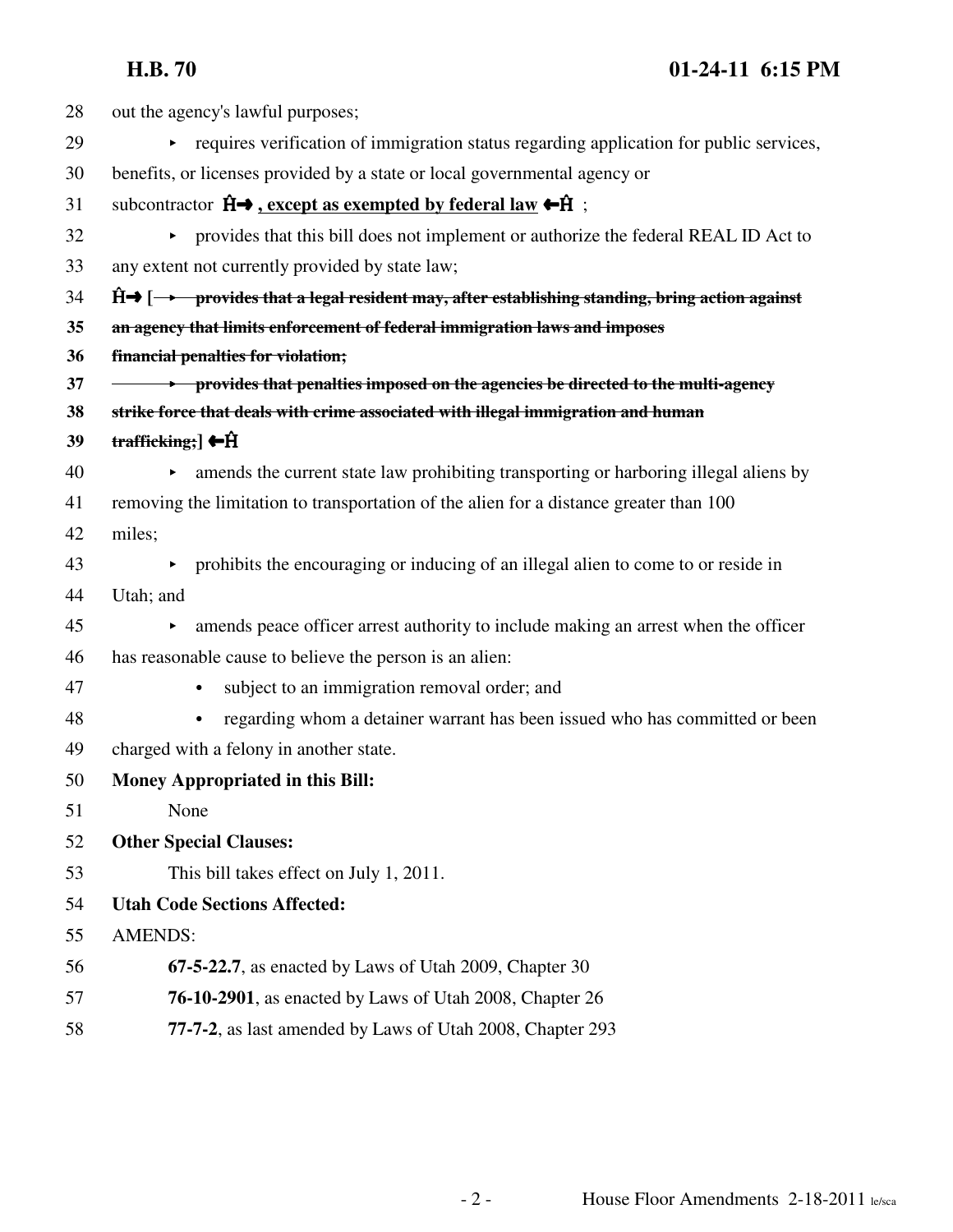| 59 | <b>ENACTS:</b>                                                                                  |  |  |  |
|----|-------------------------------------------------------------------------------------------------|--|--|--|
| 60 | 76-9-1001, Utah Code Annotated 1953                                                             |  |  |  |
| 61 | 76-9-1002, Utah Code Annotated 1953                                                             |  |  |  |
| 62 | <b>76-9-1003</b> , Utah Code Annotated 1953                                                     |  |  |  |
| 63 | 76-9-1004, Utah Code Annotated 1953                                                             |  |  |  |
| 64 | 76-9-1005, Utah Code Annotated 1953                                                             |  |  |  |
| 65 | <b>76-9-1006</b> , Utah Code Annotated 1953                                                     |  |  |  |
| 66 | <b>76-9-1007</b> , Utah Code Annotated 1953                                                     |  |  |  |
| 67 | 76-9-1008, Utah Code Annotated 1953                                                             |  |  |  |
| 68 | 76-9-1009, Utah Code Annotated 1953                                                             |  |  |  |
| 69 | $\hat{H}$ $\rightarrow$ [-76-9-1010, Utah Code Annotated 1953] $\leftarrow$ $\hat{H}$           |  |  |  |
| 70 |                                                                                                 |  |  |  |
| 71 | Be it enacted by the Legislature of the state of Utah:                                          |  |  |  |
| 72 | Section 1. Section 67-5-22.7 is amended to read:                                                |  |  |  |
| 73 | 67-5-22.7. Multi-agency strike force to combat violent and other major felony                   |  |  |  |
| 74 | crimes associated with illegal immigration and human trafficking -- Fraudulent                  |  |  |  |
| 75 | <b>Documents Identification Unit -- Funding.</b>                                                |  |  |  |
| 76 | (1) The Office of the Attorney General is authorized to administer and coordinate the           |  |  |  |
| 77 | operation of a multi-agency strike force to combat violent and other major felony crimes        |  |  |  |
| 78 | committed within the state that are associated with illegal immigration and human trafficking.  |  |  |  |
| 79 | (2) The office shall invite officers of the U.S. Immigration and Customs Enforcement            |  |  |  |
| 80 | and state and local law enforcement personnel to participate in this mutually supportive,       |  |  |  |
| 81 | multi-agency strike force to more effectively utilize their combined skills, expertise, and     |  |  |  |
| 82 | resources.                                                                                      |  |  |  |
| 83 | (3) The strike force shall focus its efforts on detecting, investigating, deterring, and        |  |  |  |
| 84 | eradicating violent and other major felony criminal activity related to illegal immigration and |  |  |  |
| 85 | human trafficking.                                                                              |  |  |  |
| 86 | (4) In conjunction with the strike force and subject to available funding, the Office of        |  |  |  |
| 87 | the Attorney General shall establish a Fraudulent Documents Identification Unit:                |  |  |  |
| 88 | (a) for the primary purpose of investigating, apprehending, and prosecuting individuals         |  |  |  |
|    | or entities that participate in the sale or distribution of fraudulent documents used for       |  |  |  |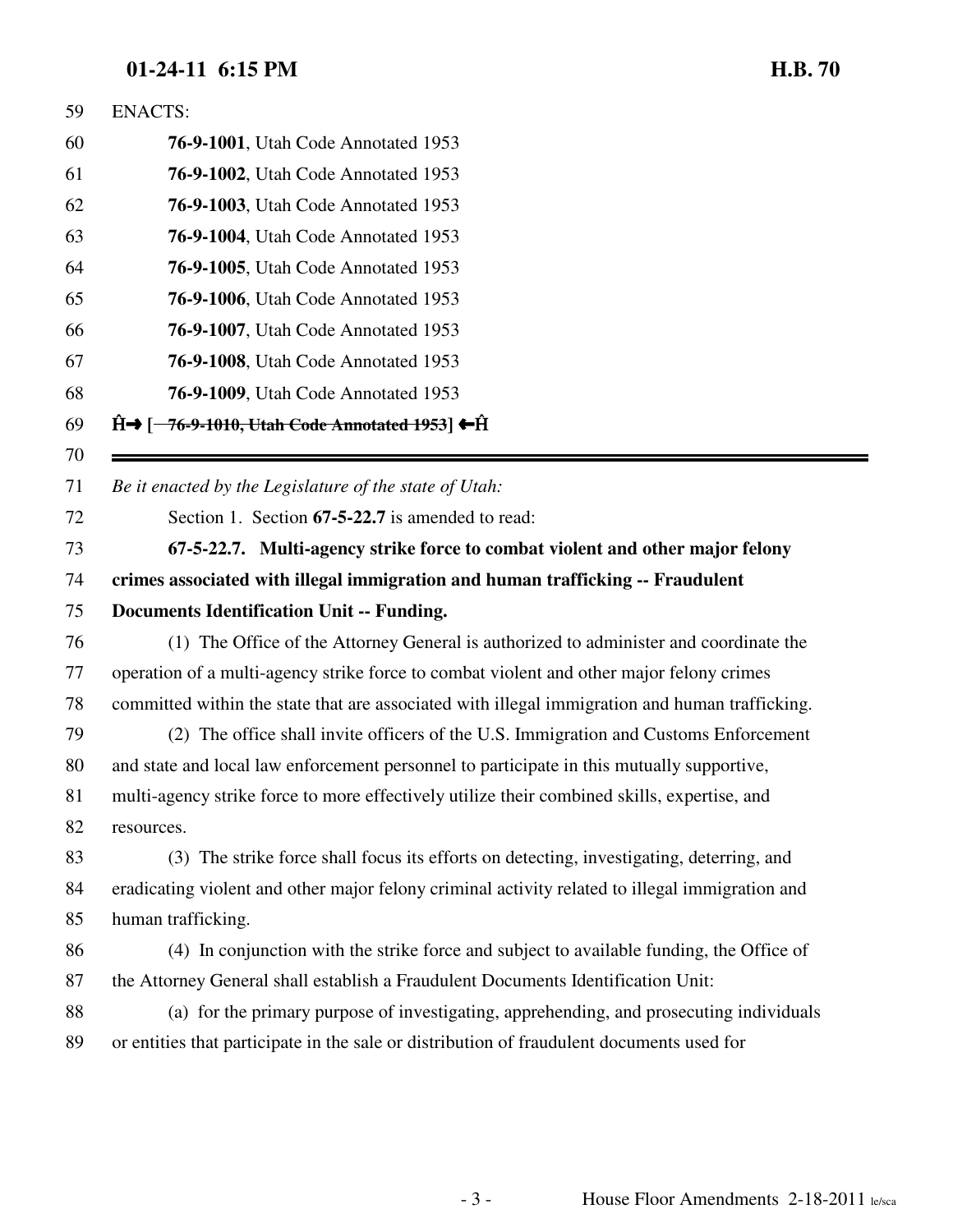| 90   | identification purposes; and                                                                                     |  |  |
|------|------------------------------------------------------------------------------------------------------------------|--|--|
| 91   | (b) to specialize in fraudulent identification documents created and prepared for                                |  |  |
| 92   | individuals who are unlawfully residing within the state.                                                        |  |  |
| 93   | (5) Funding for the strike force shall include funds from penalties imposed under                                |  |  |
| 94   | Section 76-9-1009.                                                                                               |  |  |
| 95   | $[\frac{1}{2}, \frac{1}{2}]$ (6) The strike force shall make an annual report on its activities to the governor  |  |  |
| 96   | and the Legislature's Law Enforcement and Criminal Justice Interim Committee by December                         |  |  |
| 97   | 1, together with any proposed recommendations for modifications to this section.                                 |  |  |
| 98   | Section 2. Section <b>76-9-1001</b> is enacted to read:                                                          |  |  |
| 99   | Part 10. The Illegal Immigration Enforcement Act                                                                 |  |  |
| 100  | 76-9-1001. Title.                                                                                                |  |  |
| 101  | This part is known as "The Illegal Immigration Enforcement Act."                                                 |  |  |
| 102  | Section 3. Section 76-9-1002 is enacted to read:                                                                 |  |  |
| 103  | 76-9-1002. Definitions.                                                                                          |  |  |
| 104  | As used in this part:                                                                                            |  |  |
| 105  | (1) "Alien" means a person who is not a citizen or national of the United States.                                |  |  |
| 106  | (2) "ICE" means the federal Immigration and Customs Enforcement agency of the                                    |  |  |
| 107  | United States Department of Homeland Security.                                                                   |  |  |
| 108  | (3) "Law enforcement officer" has the same meaning as in Section 53-13-103.                                      |  |  |
| 108a | $\hat{H} \rightarrow (4)$ "Reasonable suspicion" is based on a peace officer who is acting under                 |  |  |
| 108b | Subsection 76-9-1003(1) determining that a person is unable to provide any of the                                |  |  |
| 108c | documents listed in Subsection 76-9-1004(1).                                                                     |  |  |
| 109  | $[$ (4) (5) ← $\hat{H}$ "SAVE program" means the federal Systematic Alien Verification for                       |  |  |
| 109a | Entitlements                                                                                                     |  |  |
| 110  | program operated by the federal Department of Homeland Security.                                                 |  |  |
| 111  | $\hat{H}$ [(5)] (6) $\leftarrow \hat{H}$ "State or local governmental agency" includes any private contractor or |  |  |
| 111a | vendor that                                                                                                      |  |  |
| 112  | contracts with the agency to provide the agency's functions or services.                                         |  |  |
| 113  | $\hat{H}$ (6) (7) $\leftarrow \hat{H}$ "Verify immigration status" or "verification of immigration status"       |  |  |
| 113a | means the                                                                                                        |  |  |
| 114  | determination of a person's immigration status by:                                                               |  |  |
| 115  | (a) a law enforcement officer who is authorized by a federal agency to determine an                              |  |  |
| 116  | alien's immigration status; or                                                                                   |  |  |
| 117  | (b) the United States Department of Homeland Security, ICE, or other federal agency                              |  |  |
| 118  | authorized to provide immigration status as provided by 8 U.S.C. 1373(c).                                        |  |  |
| 119  | Section 4. Section <b>76-9-1003</b> is enacted to read:                                                          |  |  |
| 120  | 76-9-1003. Detention or arrest -- Determination of immigration status.                                           |  |  |
|      |                                                                                                                  |  |  |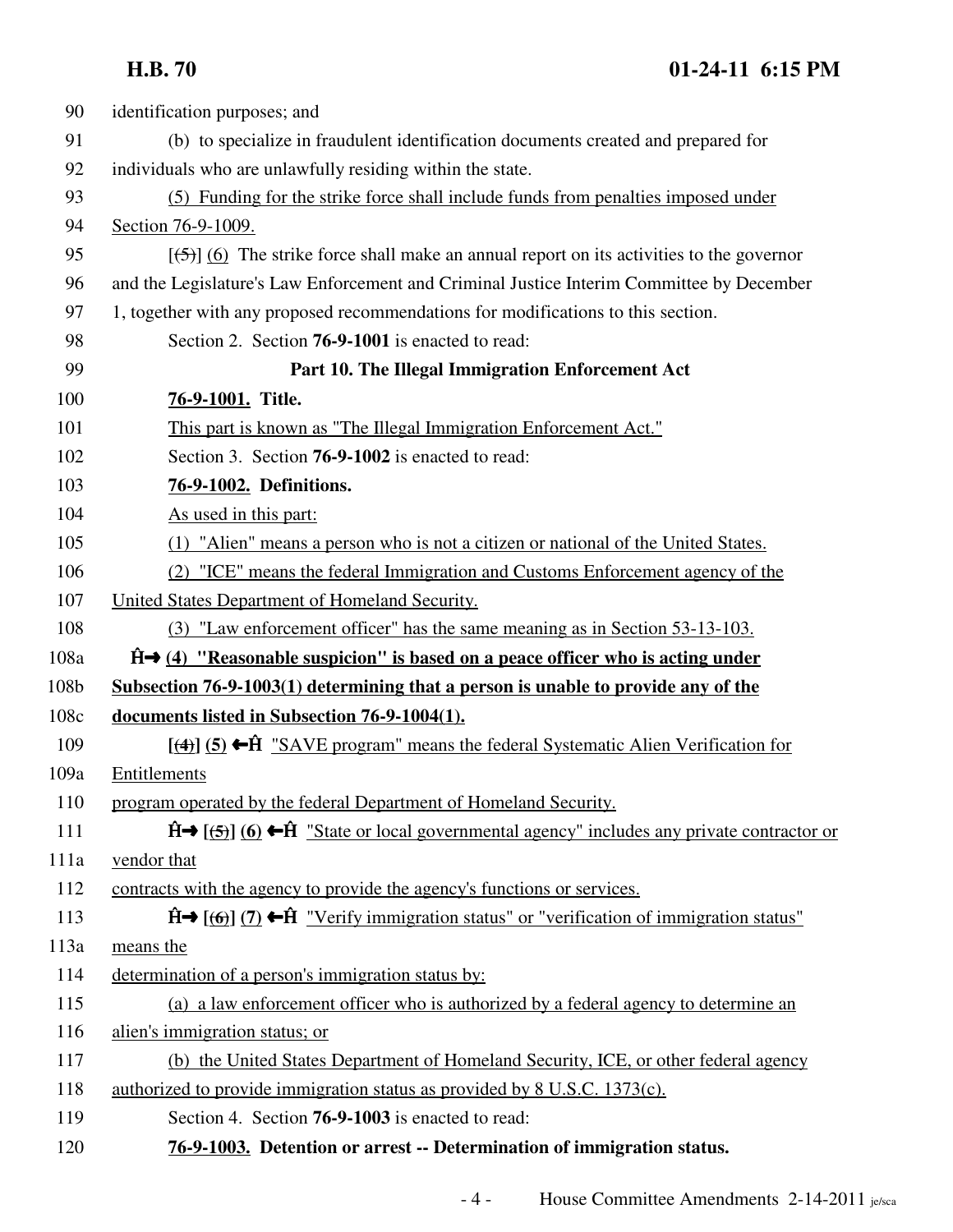| 121              | (1) (a) $\hat{H}$ → [When] Except as provided in Subsections (1)(b), (c), or (d), ← $\hat{H}$                                                                                       |  |  |  |
|------------------|-------------------------------------------------------------------------------------------------------------------------------------------------------------------------------------|--|--|--|
| 121a             | any law enforcement officer acting in the enforcement of any state law or                                                                                                           |  |  |  |
| 122              | local ordinance conducts any lawful stop, detention, or arrest of a person, and the officer has a                                                                                   |  |  |  |
| 123              | reasonable suspicion that the person is an alien and is present in the United States unlawfully,                                                                                    |  |  |  |
| 124              | the officer $\hat{H} \rightarrow$ :                                                                                                                                                 |  |  |  |
| 124a             | <u>(i)</u> ← ft shall $\hat{H}$ → [attempt to verify] request verification of the citizenship or ← ft the                                                                           |  |  |  |
| 124b             | immigration status of the person $\hat{H}$ <b>under 8 U.S.C.</b> 1373(c) $\leftarrow \hat{H}$ , except as allowed under                                                             |  |  |  |
| 125              | Subsection (1)(b) $\hat{H} \rightarrow [\hat{\sigma} \hat{r}]$ , $\leftarrow \hat{H}$ (c) $\hat{H} \rightarrow \sigma \hat{r}$ (d), if the alleged offense is a class A misdemeanor |  |  |  |
| 125a             | or a felony; and                                                                                                                                                                    |  |  |  |
| 125 <sub>b</sub> | (ii) may attempt to verify the immigration status of the person, except as exempted                                                                                                 |  |  |  |
| 125c             | under Subsections $(1)(b)$ , $(c)$ , or $(d)$ , if the alleged offense is a class B or class C misdemeanor,                                                                         |  |  |  |
| 125d             | except that if the person is arrested and booked for a class B or C misdemeanor, the arresting                                                                                      |  |  |  |
| 125e             | law enforcement officer or the law enforcement agency booking the person shall attempt to                                                                                           |  |  |  |
| 125f             | verify the immigration status of the person $\leftarrow \hat{H}$ .                                                                                                                  |  |  |  |
| 126              | (b) In individual cases, the law enforcement officer may forego the verification of                                                                                                 |  |  |  |
| 127              | immigration status under Subsection $(1)(a)$ if the determination could hinder or obstruct a                                                                                        |  |  |  |
| 128              | criminal investigation.                                                                                                                                                             |  |  |  |
| 129              | (c) Subsection $(1)(a)$ does not apply to a law enforcement officer who is acting as a                                                                                              |  |  |  |
| 130              | school resource officer for any elementary or secondary school.                                                                                                                     |  |  |  |
| 130a             | $\hat{H}$ (d) Subsection (1)(a) does not apply to a county or municipality when it has only one                                                                                     |  |  |  |
| 130b             | <u>law enforcement officer on duty and response support from another law enforcement</u>                                                                                            |  |  |  |
| 130c             | agency is not available. $\leftarrow \hat{H}$                                                                                                                                       |  |  |  |
| 131              | (2) When a law enforcement officer makes a lawful stop, detention, or arrest under                                                                                                  |  |  |  |
| 132              | Subsection $(1)$ of the operator of a vehicle, and while investigating or processing the primary                                                                                    |  |  |  |
| 133              | offense, the officer makes observations that give the officer reasonable suspicion that the                                                                                         |  |  |  |
| 134              | operator or any of the passengers in the vehicle are violating Section 76-5-309, 76-5-310, or                                                                                       |  |  |  |
| 135              | 76-10-2901, which concern smuggling and transporting illegal aliens, the officer shall, to the                                                                                      |  |  |  |
| 136              | extent possible within a reasonable period of time:                                                                                                                                 |  |  |  |
| 137              | (a) detain the occupants of the vehicle to investigate the suspected violations; and                                                                                                |  |  |  |
| 138              | (b) inquire regarding the immigration status of the occupants of the vehicle.                                                                                                       |  |  |  |
| 139              | (3) When a person under Subsection (1) is issued a citation or is arrested and booked                                                                                               |  |  |  |
| 140              | into a jail, juvenile detention facility, or correctional facility, the citing officer or the booking                                                                               |  |  |  |
| 141              | officer shall ensure that a request for verification of immigration status of the cited or arrested                                                                                 |  |  |  |
| 142              | person is submitted as promptly as is reasonably possible.                                                                                                                          |  |  |  |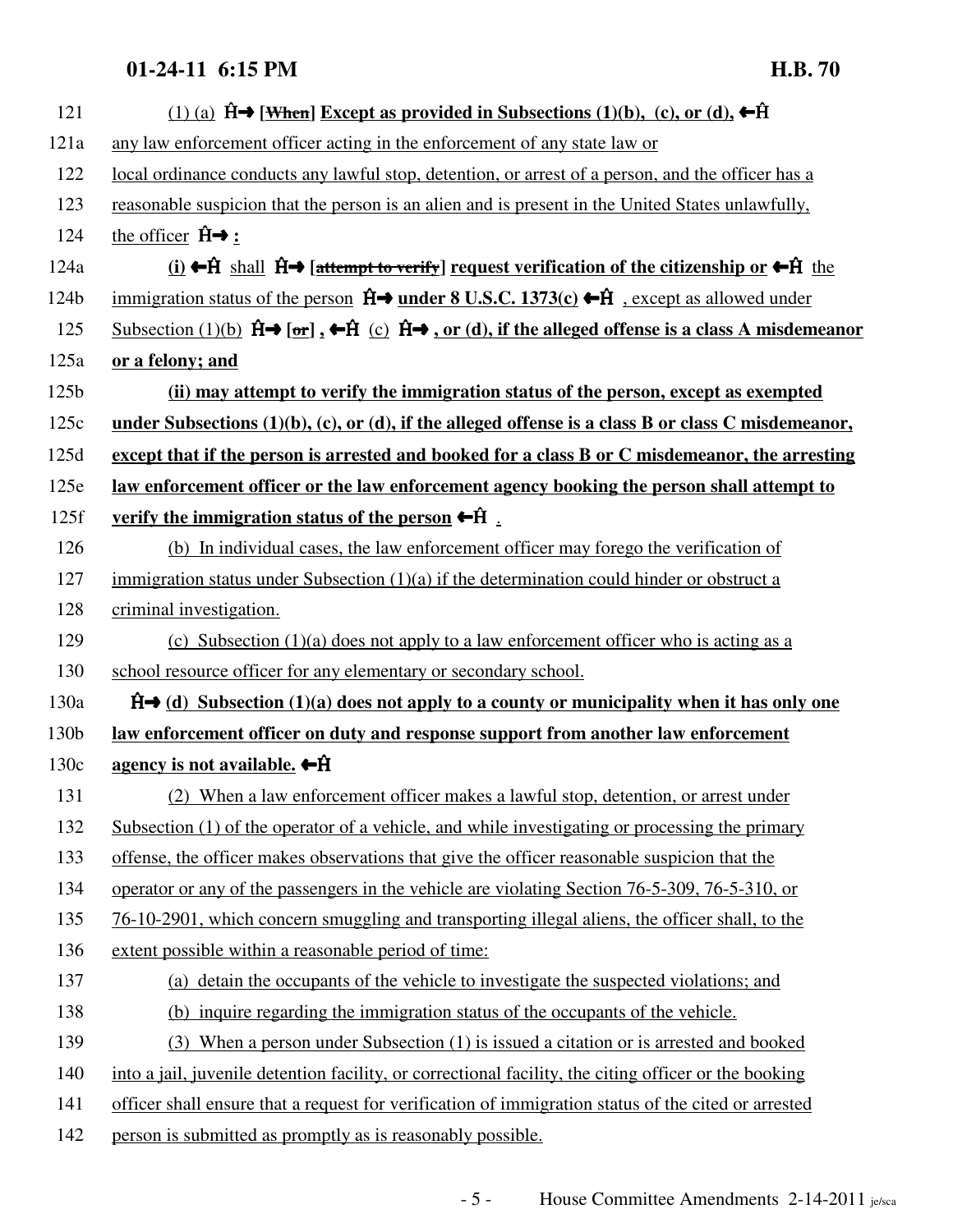- 143 (4) The law enforcement agency that has custody of a person verified to be an illegal
- 144 alien shall request that the United States Department of Homeland Security issue a detainer
- 145 requesting transfer of the illegal alien into federal custody.
- 146 (5) A law enforcement officer may not consider race, color, or national origin in
- 147 implementing this section, except to the extent permitted by the constitutions of the United
- 148 States and this state.
- 149 Section 5. Section **76-9-1004** is enacted to read:
- 150 **76-9-1004. Grounds for presumption of lawful presence in United States --**
- 151 **Statement to officer.**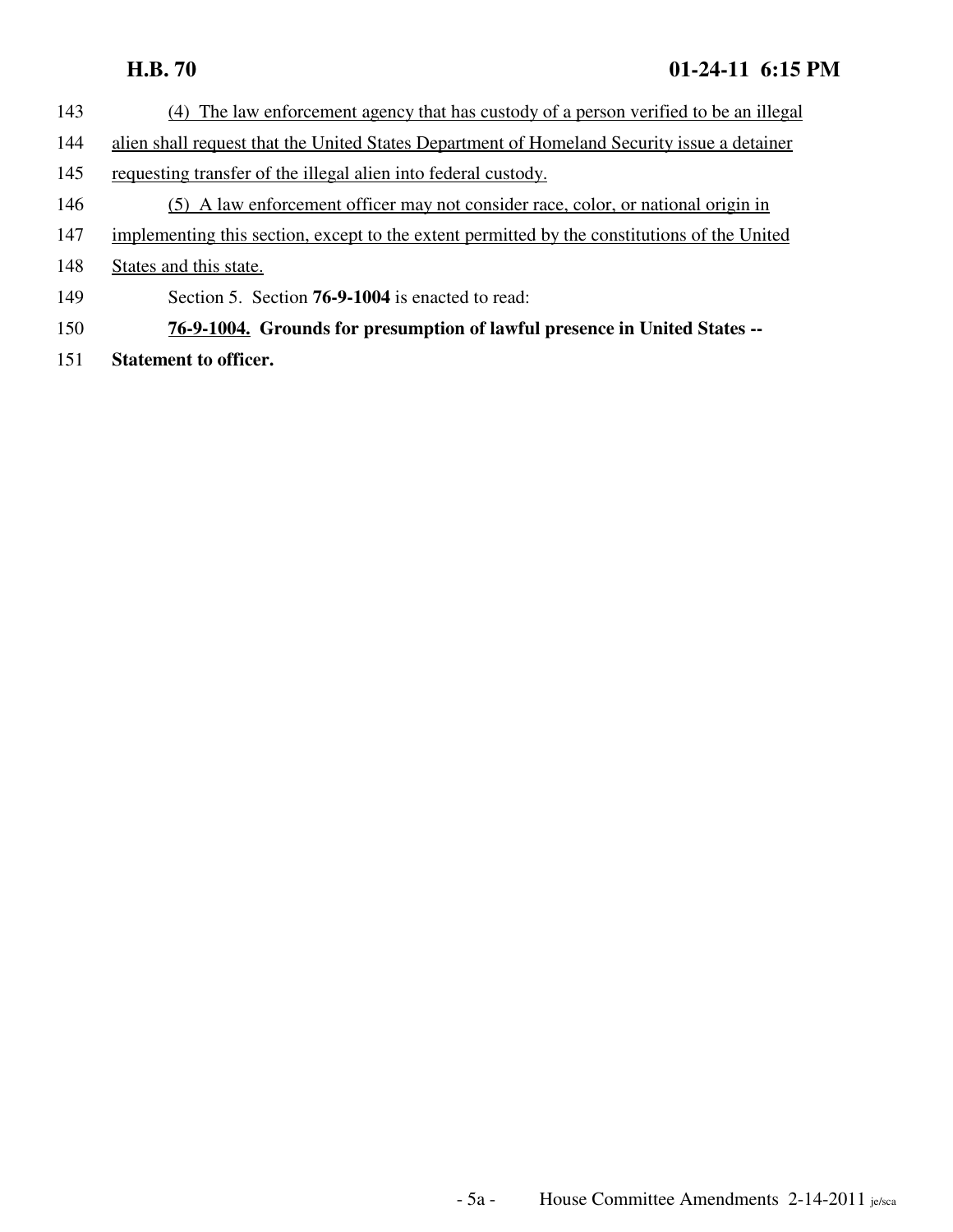| (1) A person is presumed to be lawfully present in the United States for the purposes of                                                                                                        |
|-------------------------------------------------------------------------------------------------------------------------------------------------------------------------------------------------|
| this section if the person provides one of the following documents to the law enforcement                                                                                                       |
| officer, unless the law enforcement officer has a reasonable suspicion that the document is false                                                                                               |
| or identifies a person other than the person providing the document:                                                                                                                            |
| (a) a valid Utah driver license $\hat{H} \rightarrow$ issued on or after January 1, 2010 $\leftarrow \hat{H}$ :                                                                                 |
| (b) a valid Utah identification card issued under Section 53-3-804 $\hat{H}$ and issued on or                                                                                                   |
| <u>after January 1, 2010</u> ← $\hat{H}$ :                                                                                                                                                      |
| (c) a valid tribal enrollment card or other valid form of tribal membership identification                                                                                                      |
| that includes photo identification: $\hat{H} \rightarrow [\hat{\sigma} \hat{r}] \leftarrow \hat{H}$                                                                                             |
| (d) a valid identification document that:                                                                                                                                                       |
| (i) includes a photo or biometric identifier of the holder of the document; and                                                                                                                 |
| (ii) is issued by a federal, state, or local governmental agency that requires proof or                                                                                                         |
| verification of legal presence in the United States as a condition of issuance of the                                                                                                           |
| document $\hat{H} \rightarrow$ ; or                                                                                                                                                             |
| (e) a Utah permit to carry a concealed firearm $\leftarrow$ $\hat{H}$ .                                                                                                                         |
| (2) A person is presumed to be a citizen or national of the United States for purposes of                                                                                                       |
| this section if the person makes a statement or affirmation to the law enforcement officer that                                                                                                 |
| the person is a United States citizen or national, unless the officer has a reasonable suspicion                                                                                                |
| that the statement or affirmation is false.                                                                                                                                                     |
| Section 6. Section 76-9-1005 is enacted to read:                                                                                                                                                |
| 76-9-1005. Illegal alien -- Notification of federal government -- Transportation to                                                                                                             |
| federal facility.                                                                                                                                                                               |
| A state or local law enforcement agency may securely transport an alien who is in the                                                                                                           |
| agency's custody and whom the agency has verified is unlawfully present in the United States                                                                                                    |
| to a federal detention facility in this state or, with the concurrence of the receiving federal                                                                                                 |
| agency, to a federal facility or other point of transfer to federal custody that is outside this state.                                                                                         |
| Section 7. Section <b>76-9-1006</b> is enacted to read:                                                                                                                                         |
| 76-9-1006. Enforcement of federal immigration laws.                                                                                                                                             |
| $\hat{H}$ (1) $\leftarrow$ $\hat{H}$ A state or local governmental agency of this state, or any representative of the                                                                           |
| agency,                                                                                                                                                                                         |
| may not:                                                                                                                                                                                        |
| $\hat{H}$ ((1) (a) $\leftarrow \hat{H}$ limit or $\hat{H}$ $\rightarrow$ [by any means] $\leftarrow \hat{H}$ restrict by ordinance, regulation, $\hat{H}$ $\rightarrow$ or $\leftarrow \hat{H}$ |
| policy $\hat{H} \rightarrow$ [, practice, or in any                                                                                                                                             |
| other manner] $\bigoplus$ the authority of any law enforcement agency or $\hat{H} \rightarrow$ [officer, or any state or                                                                        |
| $\frac{local}{b}$ other $\leftarrow$ H                                                                                                                                                          |
| governmental agency to assist the federal government in the enforcement of any federal law or                                                                                                   |
| regulation governing immigration; or                                                                                                                                                            |
|                                                                                                                                                                                                 |

House Floor Amendments 2-18-2011 le/sca - 6 - House Committee Amendments 2-14-2011 je/sca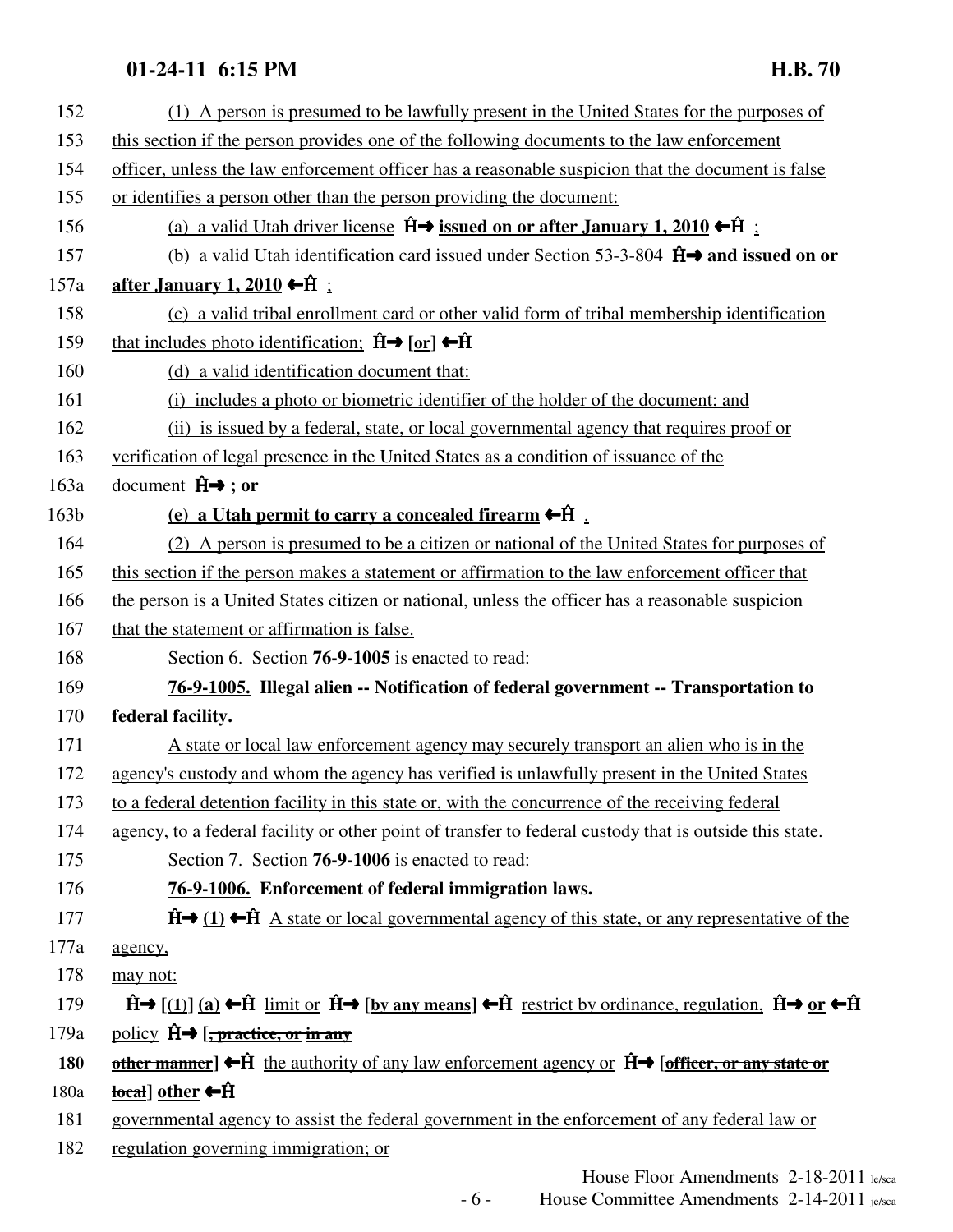| 183  | $\hat{H}$ ( $\left(\frac{2}{2}\right)$ (b) $\leftarrow \hat{H}$ limit or $\hat{H} \rightarrow$ [by any means] $\leftarrow \hat{H}$ restrict by ordinance, regulation, |
|------|-----------------------------------------------------------------------------------------------------------------------------------------------------------------------|
| 183a | $\hat{H} \rightarrow \text{or} \leftarrow \hat{H}$ policy $\hat{H} \rightarrow [\text{, practice, or in any}]$                                                        |
| 184  | other manner] $\bigoplus$ the authority of any law enforcement agency to investigate or enforce any                                                                   |
| 185  | violation of the federal misdemeanor offenses of willful failure to register as an alien or willful                                                                   |
| 186  | failure to personally possess an alien registration document as required by 8 U.S.C. 1304(e) or                                                                       |
| 187  | $1306(a)$ .                                                                                                                                                           |
| 187a | $\hat{H}$ (2) An action under Subsection (1)(a) by a state or local governmental entity or a                                                                          |
| 187b | representative of the entity shall be demonstrated to have been committed with the intent to                                                                          |
| 187c | violate this chapter in order for a cause of action to be established. $\leftarrow \hat{H}$                                                                           |
| 188  | Section 8. Section <b>76-9-1007</b> is enacted to read:                                                                                                               |
| 189  | 76-9-1007. Determining an alien's immigration status -- Transfer or maintenance                                                                                       |
| 190  | of information.                                                                                                                                                       |
| 191  | (1) Except as limited by federal law, any state or local governmental agency is not                                                                                   |
| 192  | restricted or prohibited in any way from sending, receiving, or maintaining information related                                                                       |
| 193  | to the lawful or unlawful immigration status of any person by communicating with any federal,                                                                         |
| 194  | state, or local governmental entity for any lawful purpose, including:                                                                                                |
| 195  | (a) determining a person's eligibility for any public benefit, service, or license provided                                                                           |
| 196  | by any federal agency, by this state or by any political subdivision of this state;                                                                                   |
| 197  | (b) confirming a person's claim of residence or domicile if determination is required by                                                                              |
| 198  | state law or a judicial order issued pursuant to a civil or criminal proceeding in this state;                                                                        |
| 199  | (c) if the person is an alien, determining if the person is in compliance with the federal                                                                            |
| 200  | registration laws of Title II, Part 7, Immigration and Nationality Act; or                                                                                            |
| 201  | (d) a valid request for verification of the citizenship or immigration status of any                                                                                  |
| 202  | person pursuant to 8 U.S.C. 1373.                                                                                                                                     |
| 203  | (2) This section does not implement, authorize, or establish the federal REAL ID Act                                                                                  |
| 204  | of 2005, P.L. 109-13, Division B; 119 Stat. 302, except as provided by Section 53-3-104.5,                                                                            |
| 205  | regarding limitations on the state implementation of the federal REAL ID Act.                                                                                         |
| 206  | Section 9. Section <b>76-9-1008</b> is enacted to read:                                                                                                               |
| 207  | 76-9-1008. Proof of immigration status to receive public benefits.                                                                                                    |
| 208  | (1) An agency that provides state or local public benefits as defined in 8 U.S.C.1621                                                                                 |
| 209  | shall comply with Section 63G-11-104 and shall also comply with this section $\hat{H} \rightarrow$ , except when                                                      |
| 209a | compliance is exempted by federal law or when compliance could reasonably be expected to be                                                                           |
| 209b | grounds for the federal government to withhold federal Medicaid funding $\leftarrow$ $\hat{H}$ .                                                                      |
| 210  | (a) The agency shall verify a person's lawful presence in the United States by requiring                                                                              |
| 211  | that the applicant under this section sign a certificate under penalty of perjury, stating that the                                                                   |
| 212  | applicant:                                                                                                                                                            |
| 213  | (i) is a United States citizen; or                                                                                                                                    |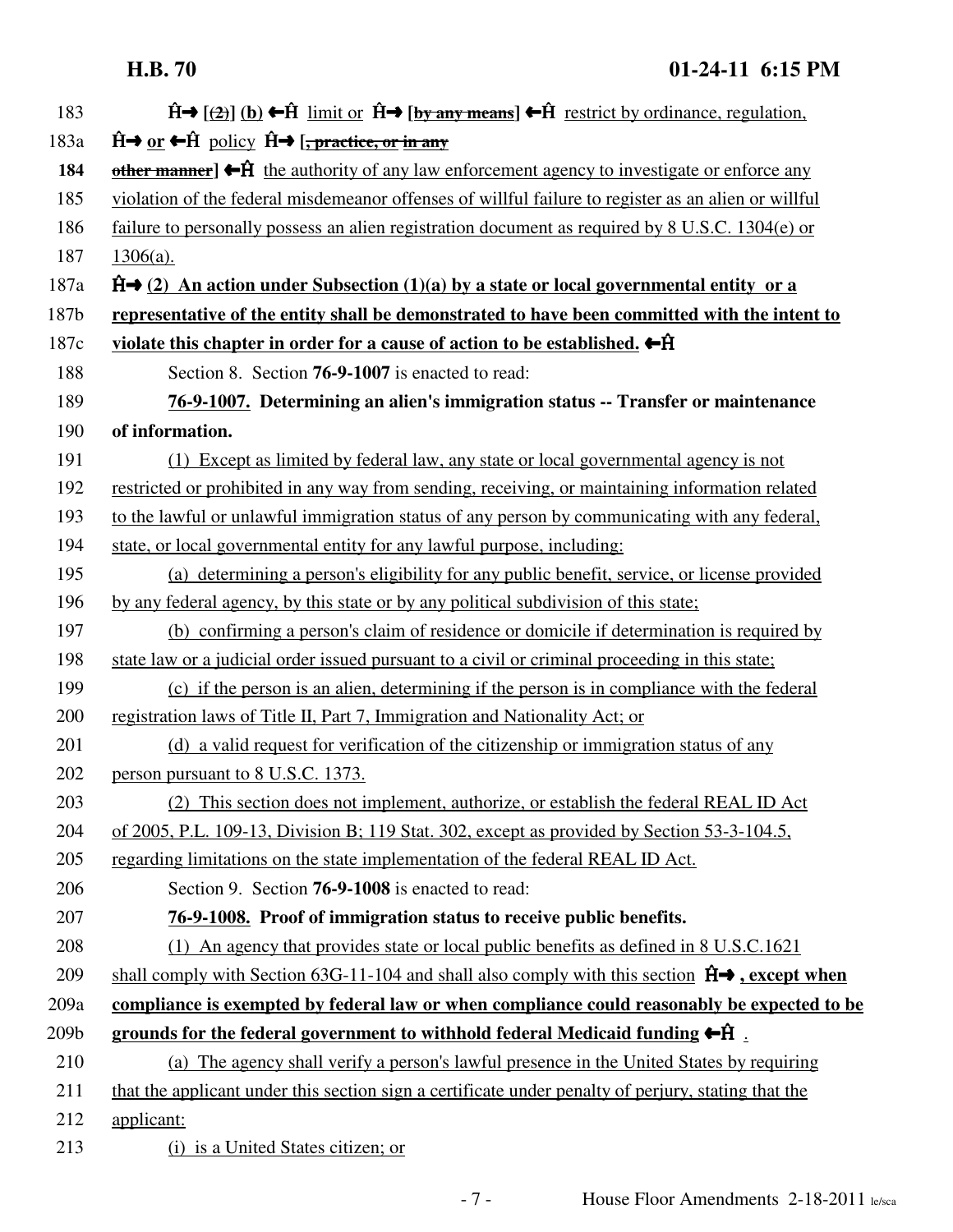| 214  | (ii) is a qualified alien as defined by 8 U.S.C. 1641.                                                                                           |  |  |  |
|------|--------------------------------------------------------------------------------------------------------------------------------------------------|--|--|--|
| 215  | (b) The certificate under Subsection $(1)(a)$ shall include a statement advising the signer                                                      |  |  |  |
| 216  | that providing false information subjects the signer to penalties for perjury.                                                                   |  |  |  |
| 216a | $\hat{H}$ (c) The signature under this Subsection (1) may be executed in person or electronically.                                               |  |  |  |
| 217  | $[\overrightarrow{(c)}\overrightarrow{(d)}\overrightarrow{H}$ When an applicant who is a qualified alien has executed the certificate under this |  |  |  |
| 218  | section, the applicant's eligibility for benefits shall be verified by the agency through the federal                                            |  |  |  |
| 219  | SAVE program or an equivalent program designated by the United States Department of                                                              |  |  |  |
| 220  | <b>Homeland Security.</b>                                                                                                                        |  |  |  |
| 221  | $\hat{H}$ ( <i>(ii)</i> Until eligibility verification is made, the certificate may be presumed to be proof of                                   |  |  |  |
| 222  | $\frac{1}{2}$ awful presence for the purposes of this section.] $\bigoplus$                                                                      |  |  |  |
| 223  | (2) Any person who knowingly and willfully makes a false, fictitious, or fraudulent                                                              |  |  |  |
| 224  | statement of representation in a certificate executed under this section is guilty of public                                                     |  |  |  |
| 225  | assistance fraud under Section 76-8-1205.                                                                                                        |  |  |  |
| 226  | (3) If the certificate constitutes a false claim of United States citizenship under 18                                                           |  |  |  |
| 227  | U.S.C. Section 911, the agency requiring the certificate shall file a complaint with the United                                                  |  |  |  |
| 228  | States Attorney for the applicable federal judicial district based upon the venue in which the                                                   |  |  |  |
| 229  | certificate was executed.                                                                                                                        |  |  |  |
| 230  | (4) Agencies may, with the concurrence of the Office of the Utah Attorney General,                                                               |  |  |  |
| 231  | adopt variations to the requirements of the provisions of this section which provide for                                                         |  |  |  |
| 232  | adjudication of unique individual circumstances where the verification procedures in this                                                        |  |  |  |
| 233  | section would impose unusual hardship on a legal resident of this state.                                                                         |  |  |  |
| 234  | (5) $\hat{H} \rightarrow (a) \leftarrow \hat{H}$ A legal resident of Utah who establishes standing may bring                                     |  |  |  |
| 234a | a civil action $\hat{H} \rightarrow$ for a writ of mandamus $\leftarrow \hat{H}$ under                                                           |  |  |  |
| 235  | Section 76-9-1009 against an agency which does not verify eligibility of applicants for state                                                    |  |  |  |
| 236  | and local public benefits, in violation of the provisions of this section                                                                        |  |  |  |
| 236a | $\hat{H}$ (b) If a party prevails in a civil action for a writ of mandamus under Subsection                                                      |  |  |  |
| 236b | $(5)(a)$ , the agency against whom the writ is issued is liable for attorney fees and court costs for                                            |  |  |  |
| 236c | the civil action $\leftarrow$ $\hat{H}$ .                                                                                                        |  |  |  |
| 237  | (6) If an agency under Subsection $(1)$ $\hat{H}$ $\rightarrow$ [determines it has reasonable suspicion]                                         |  |  |  |
| 237a | receives verification $\leftarrow$ ft that a                                                                                                     |  |  |  |
| 238  | person making an application for any benefit, service, or license $\hat{H} \rightarrow$ [has violated or attempted to                            |  |  |  |
| 239  | violate any fraud provision of the Utah Code] is not a qualified alien $\bigoplus$ ft , the agency shall provide                                 |  |  |  |
| 239a | the information to the                                                                                                                           |  |  |  |
| 240  | <u>local law enforcement agency</u> $\hat{H} \rightarrow$ unless prohibited by federal mandate $\leftarrow \hat{H}$ .                            |  |  |  |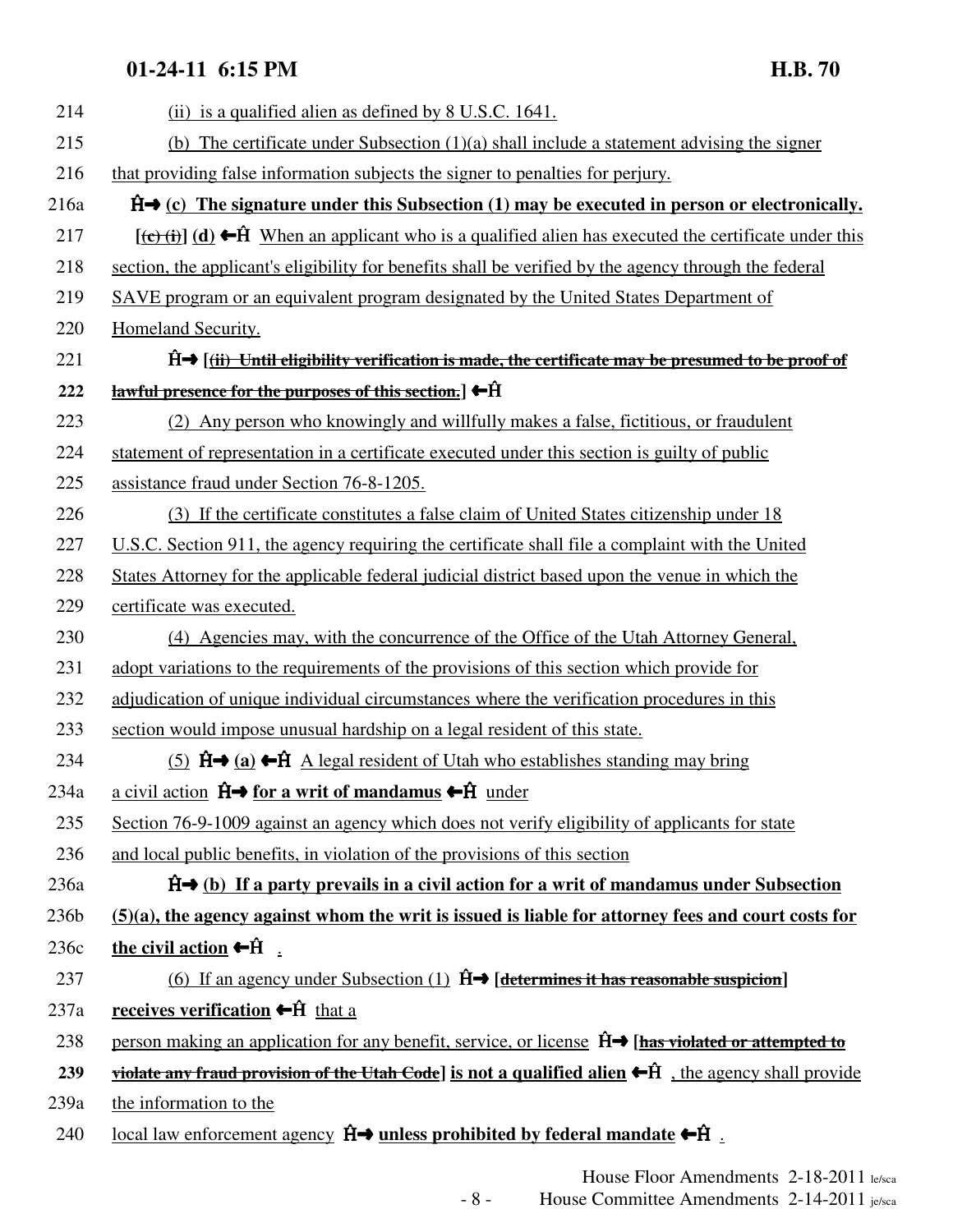- 241 **Ĥ→** [<del>Section 10. Section 76-9-1009 is enacted to read:</del>
- **242 76-9-1009. Legal resident may bring action regarding agency that limits**
- **243 enforcement of federal immigration laws.**
- **244 (1) A state or local governmental agency may not adopt or implement a policy that**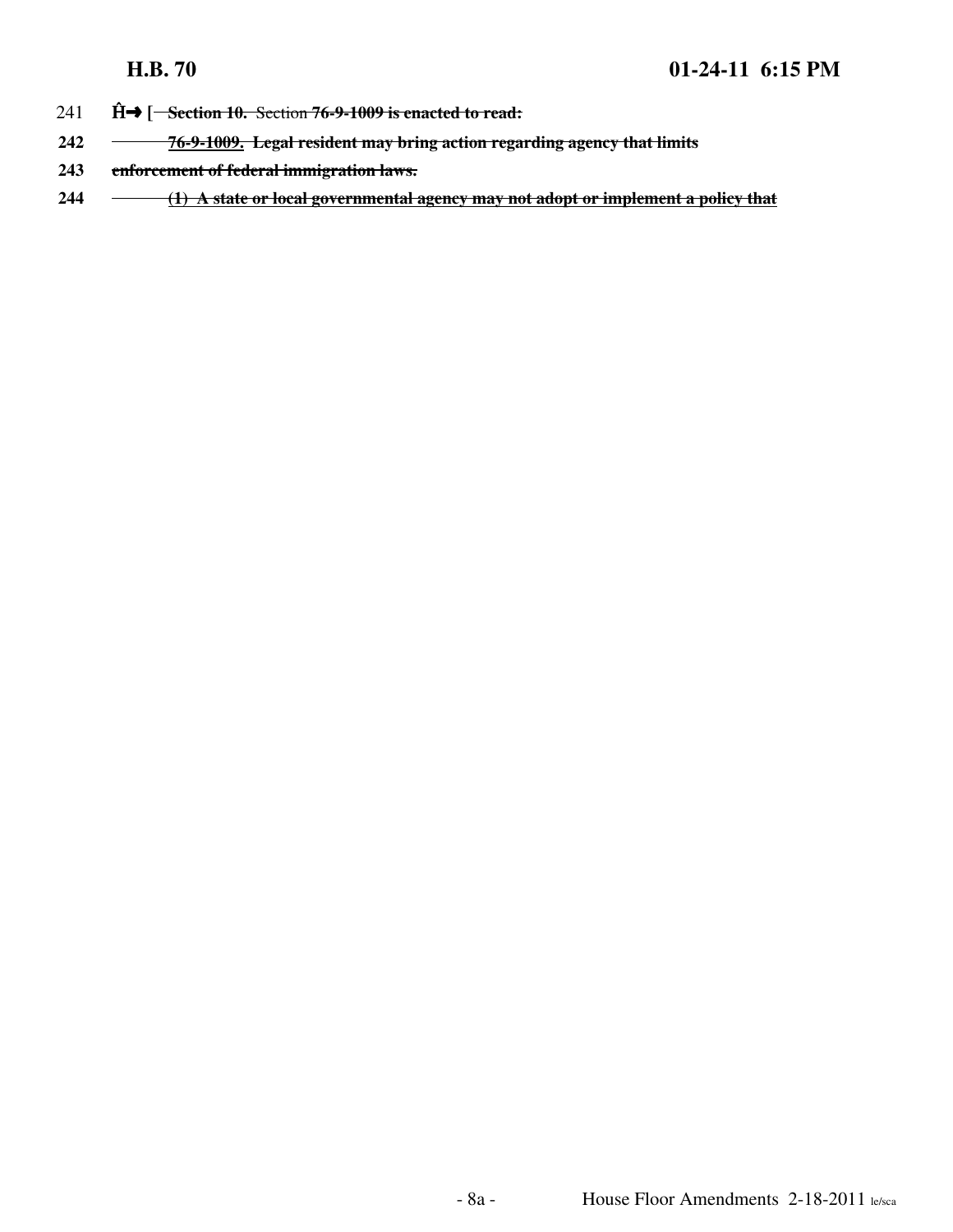| 245              | limits or restricts the enforcement of federal immigration laws, including 8 U.S.C. 1373 and                                         |
|------------------|--------------------------------------------------------------------------------------------------------------------------------------|
| 246              | 1644, to less than the full extent permitted by federal law.                                                                         |
| 247              | <u>(2) H→ (a) ←H<sup>2</sup> A legal resident of this state who establishes standing may bring</u>                                   |
| 247a             | an action in                                                                                                                         |
| 248              | <u>district court to challenge any state or local governmental agency that acts in violation of</u>                                  |
| 249              | Subsection $(1)$ .                                                                                                                   |
| 249a             | $\overrightarrow{H}$ (b) To establish standing under this section, the complainant shall:                                            |
| 249b             | (i) be a legal resident of the state; and                                                                                            |
| 249c             | (ii) demonstrate that the complainant is or will be directly and concretely injured by a                                             |
| 249d             | <u>violation of Subsection <math>(1)</math>.</u> $\leftarrow \hat{H}$                                                                |
| 250              | $(3)$ (a) If the court finds that a governmental agency has violated Subsection $(1)$ , the                                          |
| 251              | <u>court shall order that the governmental agency pay a civil penalty of not less than \$500, but not</u>                            |
| 252              | more than \$5,000, for each day the policy under Subsection (1) has remained in effect                                               |
| 253              | subsequent to the fourteenth day after the date the action was filed under Subsection $(2)$ .                                        |
| 254              | <u>(b) The penalty shall be paid to the court, which shall transfer the funds for use by the</u>                                     |
| 255              | multi-agency strike force created under Section 67-5-22.7.                                                                           |
| 256              | $\rightarrow$ (4) (a) A law enforcement officer is indemnified by the officer's employing agency                                     |
| 257              | <u>against reasonable costs and expenses, including attorney fees, incurred by the officer in</u>                                    |
| 258              | <u>connection with any action brought under this section in which the officer may be a defendant</u>                                 |
| 259              | by reason of the officer's being or having been employed by a law enforcement agency.                                                |
| 260              | (b) An officer under Subsection (4)(a) $\hat{H} \rightarrow$ [is not] shall be $\leftarrow \hat{H}$ indemnified                      |
| 260a             | $\hat{H}$ if the court finds that the                                                                                                |
| 261              | <u>officer acted in bad faith] pursuant to Title 63G, Chapter 7, Governmental Immunity Act of</u>                                    |
| 261a             | <del>Utah ←Ĥ.</del>                                                                                                                  |
| 261 <sub>b</sub> | $\hat{H}$ $\rightarrow$ (5) This section does not apply to a discretionary decision made by a law enforcement                        |
| 261c             | <u>officer regarding the verification of immigration status of a person under Section 76-9-103 if</u>                                |
| 261d             | <u>the alleged offense is a class B or C misdemeanor, unless the person is booked.</u>                                               |
| 261e             | (6) Notice and limitation of action on a claim under this section shall be in accordance with                                        |
| 261f             | <del>Title 63G, Chapter 7, Governmental Immunity Act of Utah.←Ĥ</del> ] ←Ĥ                                                           |
| 262              | Section $\hat{H}$ → [ $H$ ] $\underline{10}$ ← $\hat{H}$ . Section $\hat{H}$ → [76-9-1010] 76-9-1009 ← $\hat{H}$ is enacted to read: |
| 263              | $\hat{H}$ [76-9-1010.] 76-9-1009. $\leftarrow \hat{H}$ Implementation to be consistent with federal law and                          |
| 263a             | civil rights.                                                                                                                        |
| 264              | All state and local agencies shall implement this part in a manner that is consistent with                                           |
| 265              | federal laws that regulate immigration, protect the civil rights of all persons, and establish the                                   |
| 266              | privileges and immunities of United States citizens.                                                                                 |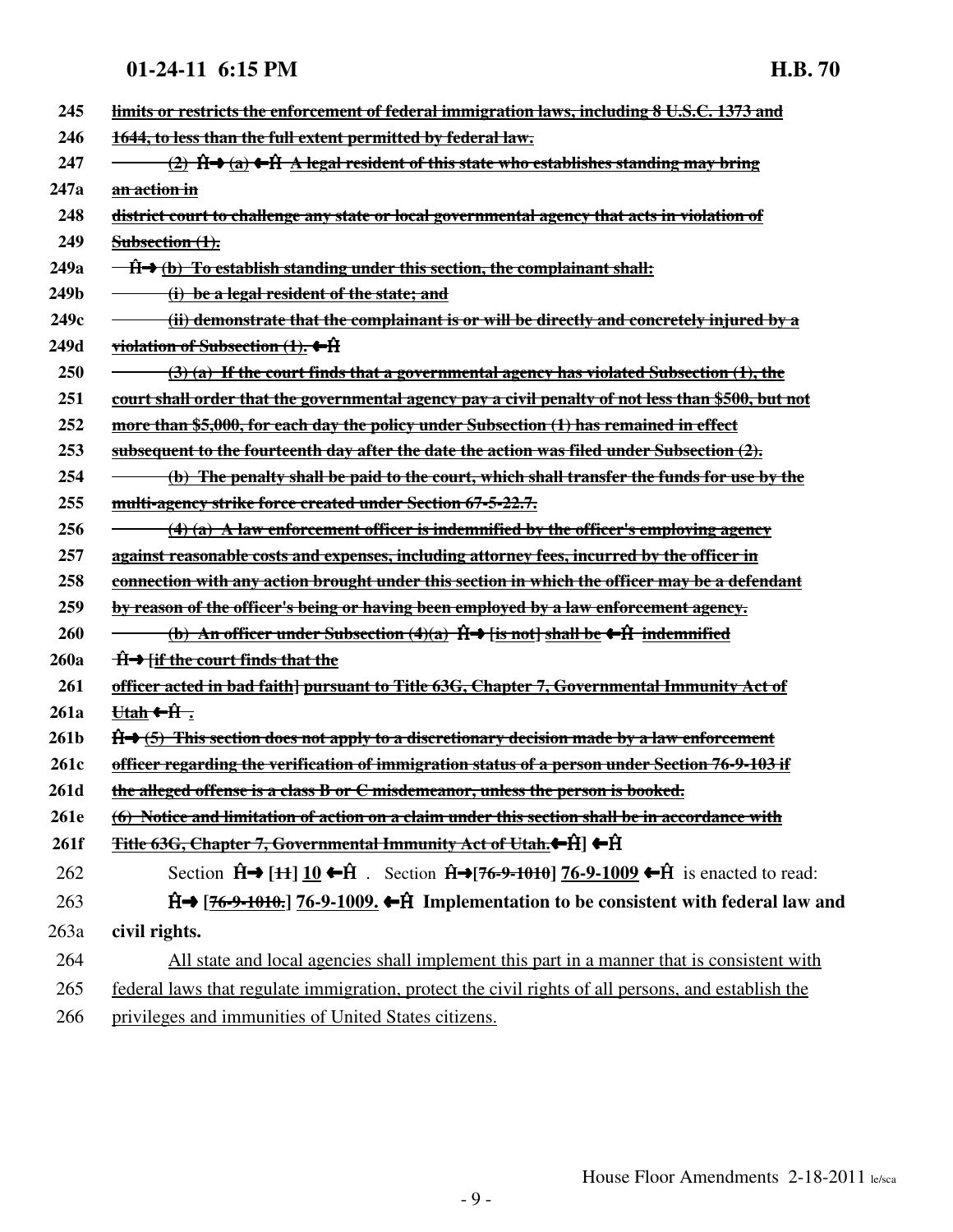267 Section  $\hat{H} \rightarrow [12] 11 \leftarrow \hat{H}$ . Section 76-10-2901 is amended to read:

### 268 **76-10-2901. Transporting or harboring aliens -- Definition -- Penalties.**

- 269 (1) [For purposes of] As used in this part, "alien" means an individual who is illegally 270 present in the United States.
- 271 (2) It is unlawful for a person to:
- 272 (a) transport, move, or attempt to transport into this state  $\hat{H} \rightarrow \text{or } \leftarrow \hat{H}$  [or for a

272a <del>distance of greater</del>

- 273 than 100 miles] within the state an alien for commercial advantage or private financial gain,
- 274 knowing or in reckless disregard of the fact that the alien is in the United States in violation of
- 275 federal law, in furtherance of the illegal presence of the alien in the United States;  $\lceil \sigma r \rceil$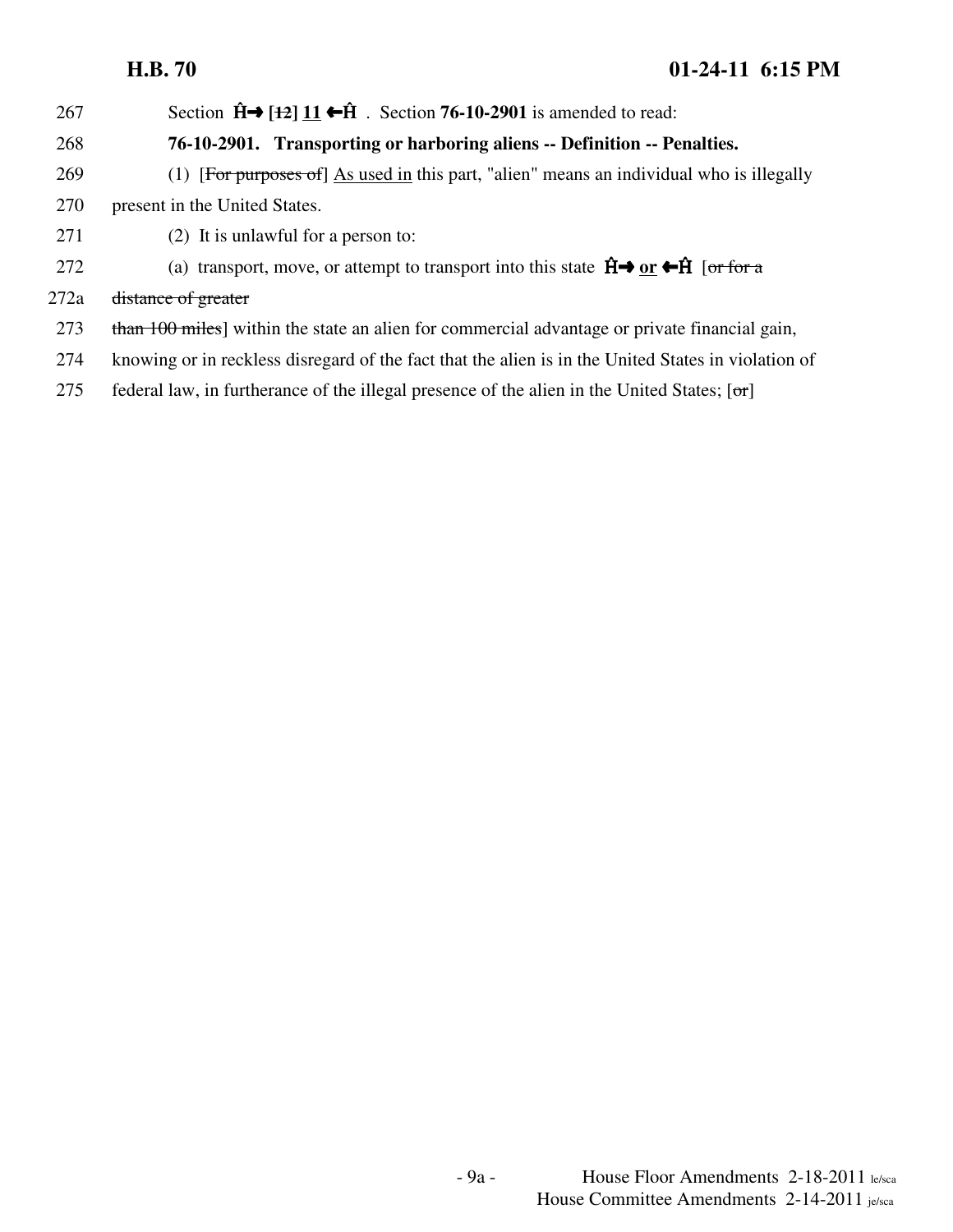| 276 | (b) knowingly, with the intent to violate federal immigration law, conceal, harbor, or              |
|-----|-----------------------------------------------------------------------------------------------------|
| 277 | shelter from detection an alien in a place within this state, including a building or means of      |
| 278 | transportation for commercial advantage or private financial gain, knowing or in reckless           |
| 279 | disregard of the fact that the alien is in the United States in violation of federal $law[\cdot]$ : |
| 280 | (c) encourage or induce an alien to come to, enter, or reside in this state, knowing or in          |
| 281 | reckless disregard of the fact that the alien's coming to, entry, or residence is or will be in     |
| 282 | violation of law; or                                                                                |
| 283 | (d) engage in any conspiracy, for commercial advantage or private financial gain, to                |
| 284 | commit any of the offenses listed in this Subsection (2).                                           |
| 285 | (3) (a) A person who violates Subsection $(2)(a)$ , $(c)$ , or $(d)$ is guilty of a third degree    |
| 286 | felony.                                                                                             |
| 287 | (b) A person who violates Subsection $(2)(b)$ is guilty of a class A misdemeanor.                   |
| 288 | (4) Nothing in this part prohibits or restricts the provision of:                                   |
| 289 | (a) a state or local public benefit described in $8$ U.S.C., Section 1621(b); or                    |
| 290 | (b) charitable or humanitarian assistance, including medical care, housing, counseling,             |
| 291 | food, victim assistance, religious services and sacraments, and transportation to and from a        |
| 292 | location where the assistance is provided, by a charitable, educational, or religious organization  |
| 293 | or its employees, agents, or volunteers, using private funds.                                       |
| 294 | $(5)$ (a) It is not a violation of this part for a religious denomination or organization or        |
| 295 | an agent, officer, or member of a religious denomination or organization to encourage, invite,      |
| 296 | call, allow, or enable an alien to perform the vocation of a minister or missionary for the         |
| 297 | denomination or organization in the United States as a volunteer who is not compensated as an       |
| 298 | employee, notwithstanding the provision of room, board, travel, medical assistance, and other       |
| 299 | basic living expenses.                                                                              |
| 300 | (b) Subsection $(5)(a)$ applies only to an alien who has been a member of the religious             |
| 301 | denomination or organization for at least one year.                                                 |
| 302 | Section $\hat{H} \rightarrow [+3] 12 \leftarrow \hat{H}$ . Section 77-7-2 is amended to read:       |
| 303 | 77-7-2. Arrest by peace officers.                                                                   |
| 304 | A peace officer may make an arrest under authority of a warrant or may, without                     |
| 305 | warrant, arrest a person:                                                                           |
| 306 | (1) (a) for any public offense committed or attempted in the presence of any peace                  |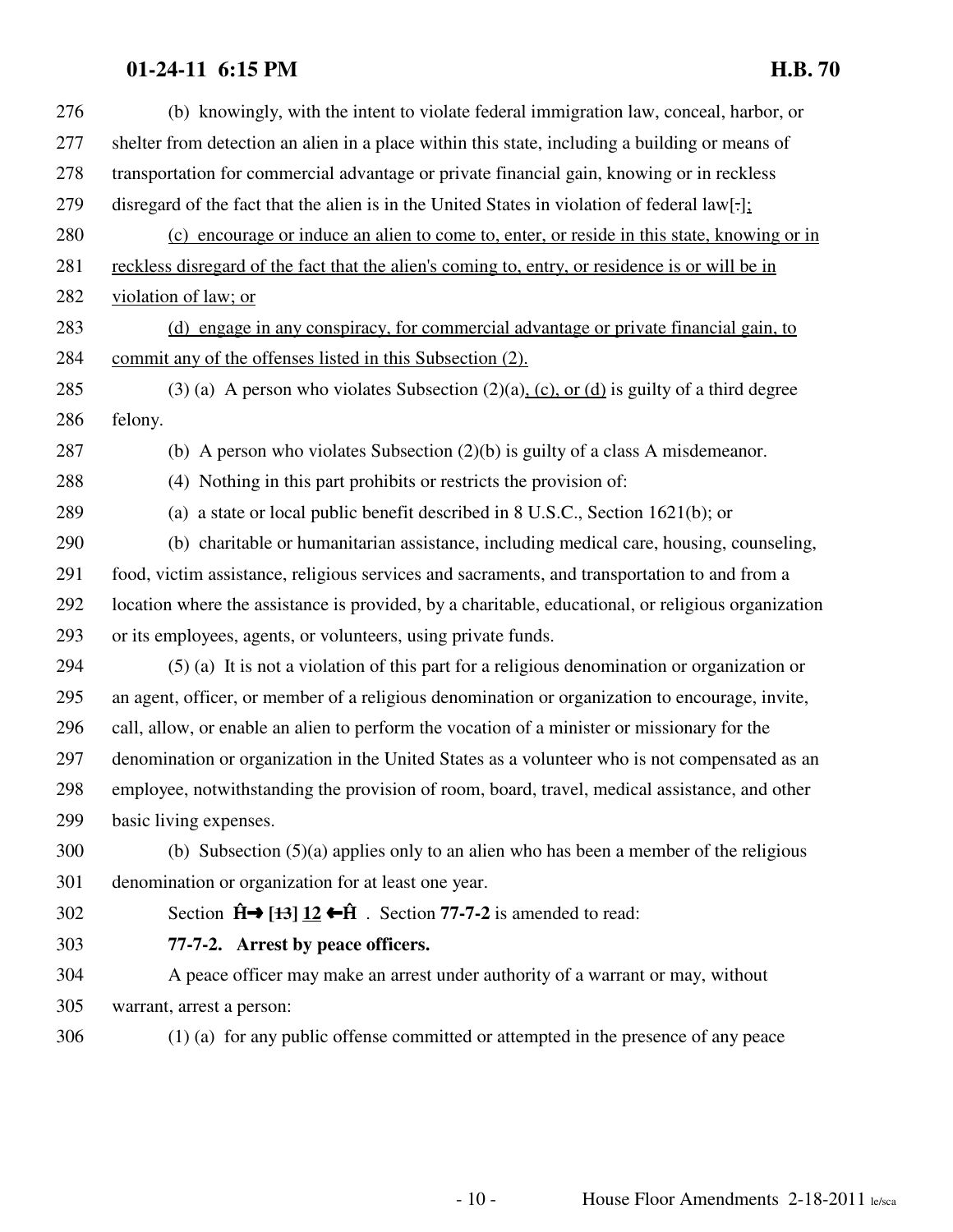| 307 | officer; and                                                                                 |
|-----|----------------------------------------------------------------------------------------------|
| 308 | (b) as used in this Subsection (1), "presence" includes all of the physical senses or any    |
| 309 | device that enhances the acuity, sensitivity, or range of any physical sense, or records the |
| 310 | observations of any of the physical senses;                                                  |
| 311 | (2) when the peace officer has reasonable cause to believe a felony or a class A             |
| 312 | misdemeanor has been committed and has reasonable cause to believe that the person arrested  |
| 313 | has committed it;                                                                            |
| 314 | (3) when the peace officer has reasonable cause to believe the person has committed a        |
| 315 | public offense, and there is reasonable cause for believing the person may:                  |
| 316 | (a) flee or conceal himself to avoid arrest;                                                 |
| 317 | (b) destroy or conceal evidence of the commission of the offense; or                         |
| 318 | (c) injure another person or damage property belonging to another person; $[\sigma r]$       |
| 319 | (4) when the peace officer has reasonable cause to believe the person has committed          |
| 320 | the offense of failure to disclose identity under Section 76-8-301.5. Cor-                   |
| 321 | (5) when the peace officer has reasonable cause to believe that the person is an alien:      |
| 322 | (a) subject to a civil removal order issued by an immigration judge;                         |
| 323 | (b) regarding whom a civil detainer warrant has been issued by the federal Department        |
| 324 | of Homeland Security;                                                                        |
| 325 | (c) who has been charged or convicted in another state with one or more aggravated           |
| 326 | felonies as defined by 8 U.S.C. $1101(a)(43)$ ; or                                           |
| 327 | (d) who has willfully failed to comply with federal alien registration laws.                 |
| 328 | Section 14. Effective date.                                                                  |
| 329 | This bill takes effect on July 1, 2011.                                                      |

**Legislative Review Note as of 1-24-11 3:49 PM**

**Office of Legislative Research and General Counsel**

-